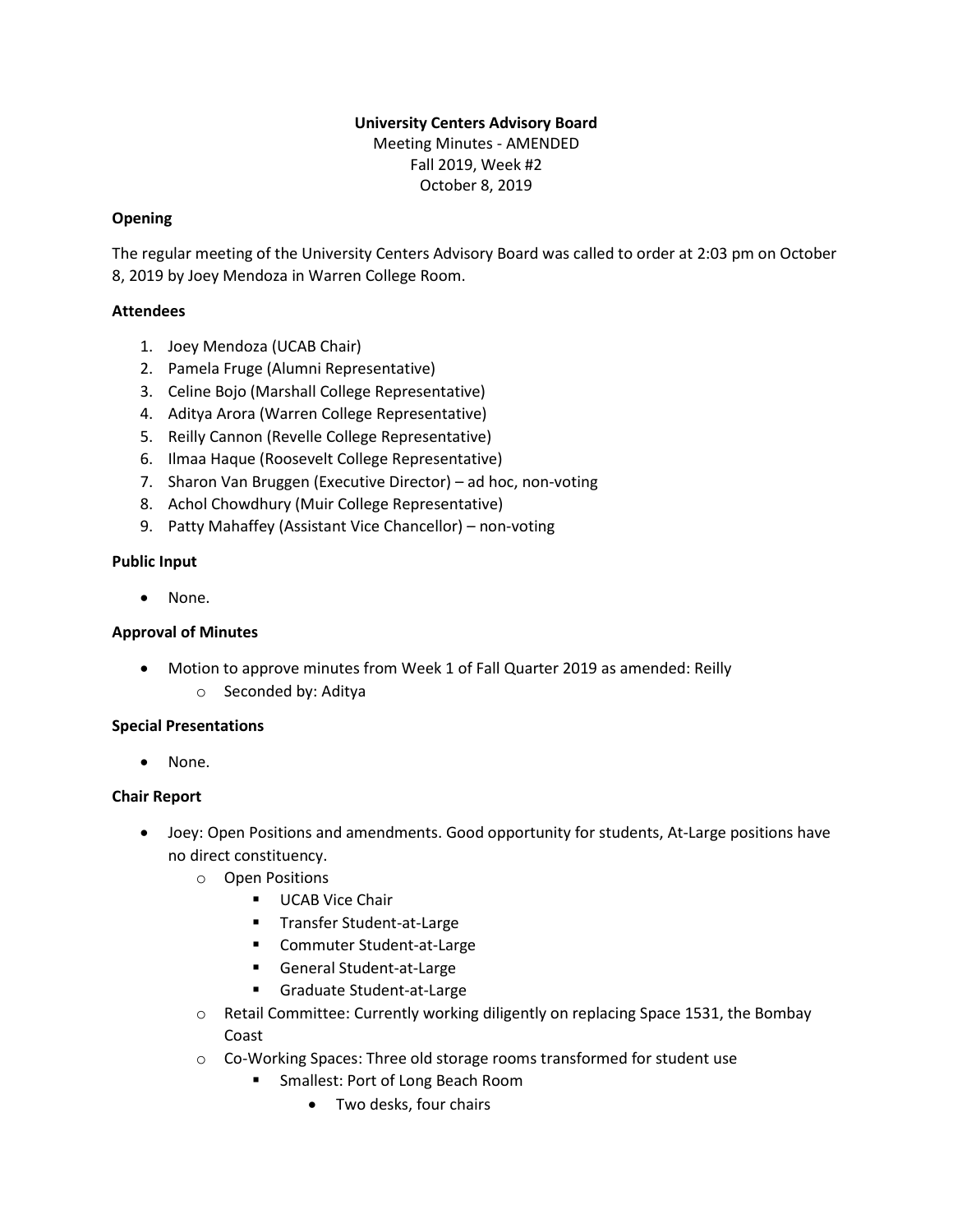- Medium: Port of Ensenada
	- Conference table, eight chairs
- Large: Port of San Diego
	- Executive conference table
- Only for student organizations to use. Sign ups are now open on a first come first served basis. Every quarter student organizations can choose a time slot and they keep this reservation for the whole quarter. Rooms are not for GBMs, only for officers or principal members to meet.
- Two options for registration: L or M, +S. Large or medium, plus additional time slot in the small room. 10/7/19- emailed communication to all registered student organizations.
- All inquiries can be sent to ucabvice chair@ucsd.edu.

## **Vice Chair Report**

• None.

## **Director Report**

- Sharon: Announcements
	- o HVAC system failure last night in Price Center East. Fixed this morning.
	- o Promotion of in-house and student organization events listed on website.
	- o Welcome Week First Friday: largest turnout, close to 1000 attendees. Students got to know their Student Union and all the services at the PC open house.
	- o Upcoming events:
		- **■** Triton Music Night
		- **■** Triton Fest Comedy Night
	- $\circ$  PC is getting progressively busier. Will be looking at the numbers and managing overcrowding
	- o Overcrowding Counter Solutions:
		- Pre-order food through GrubHub
		- Commuter Fridges
			- Commuters leave lunches through a coat check system
		- Table sharing system during busy hours to eliminate empty seats
	- o UCAB proposed plan for Southeast Patio (near Tapioca Express)
		- Tables are being redone, adding more furniture. Creating a lounge area, dining/study tables, picnic tables, lights, music. Waiting for furniture arrival.
	- o Summer committee proposed plans to redo the Student Center Courtyard:
		- Making a friendlier space
		- Providing spaces to study, eat, hang out, make friends
			- Joey: Are there any images on what the Southeast patio will look like?
			- Sharon: Yes, will try to bring in for next week.
			- Patty: Any hammocks?
			- Sharon: Hammocks are bringing in added benefit, people are using the grass more.
			- Reilly: Are there firepits going into the patio?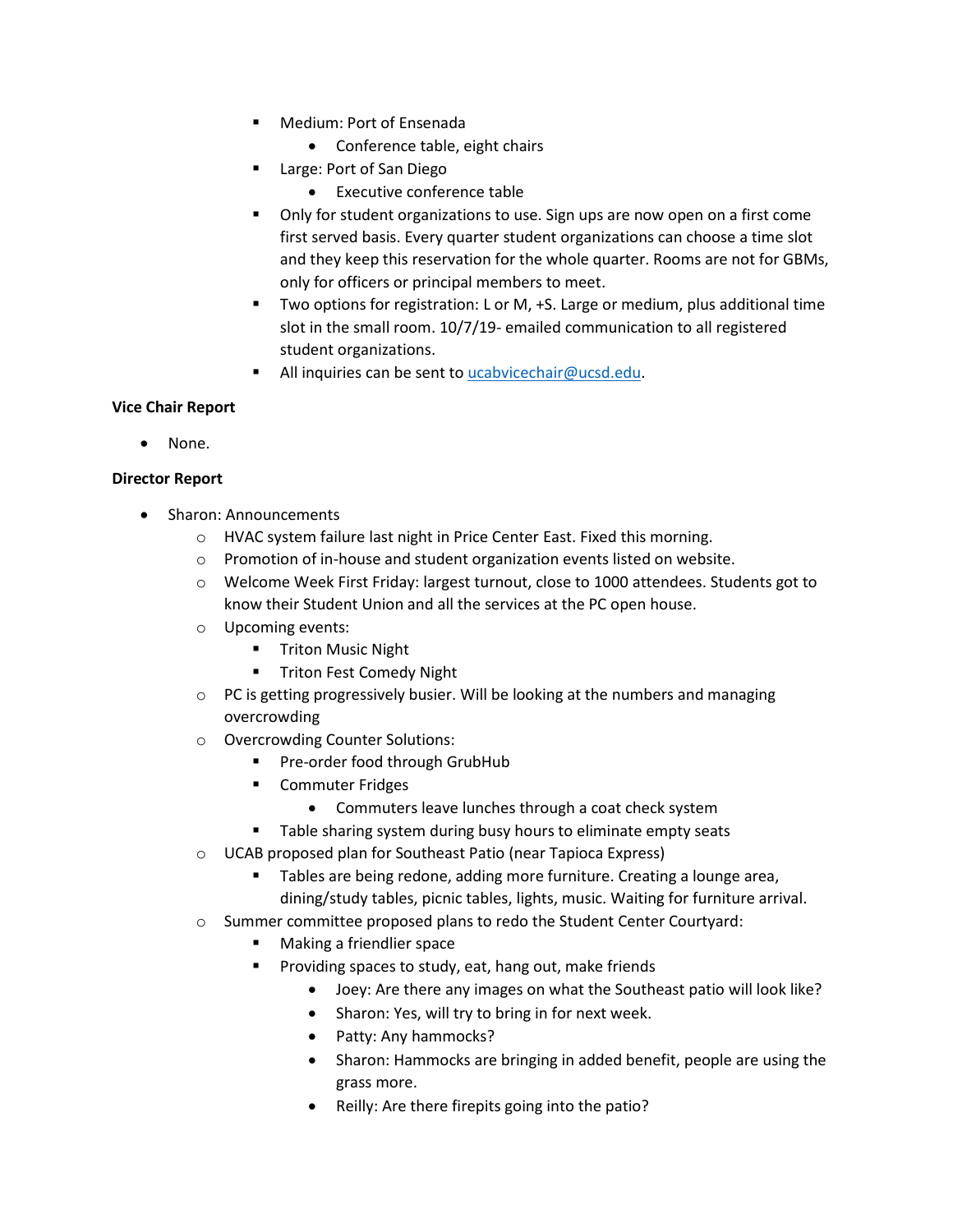- Sharon: Yes, more information to follow. Firepits are also going into the patio adjacent to Dirty Birds.
- Reilly: Are the two patios on the same timeline?
- Sharon: Yes.

# **New Business**

- Tech. Fee Subsidy
	- o Achol: What is the max amount to give?
	- o Joey: \$500.
	- o Ilma: What does this pay for?
	- o Achol: Pays for AV tech.
	- o American Institute of Aeronautics and Astronautics
		- AIAA Presents NASA's Artemis Program Watch Party
	- o Official Criteria Count:
		- Educational? Yes.
		- Gathering for more than 3 hours? Yes, 3-6:30pm.
		- During off hours Yes.
		- At original student center? No.
		- Alumni involved? Yes.
		- Open to the public? Yes.
		- Open to all UCSD students? Yes.
		- Is it a fundraiser? No.
		- Is it free? No.
	- o Motion to approve: Set in motion by Reilly. Seconded by Achol.
	- o Projected Amount: \$200

## **Member Reports**

- Aditya: I collected feedback about types of food people like for Space 1531. Fairly negative response to breakfast idea. Soul food had a decent response. Indian restaurant had decent responses as well.
- Reilly: Soul food had the most excitement. No response for breakfast and Indian food. Soda and Swine has good ratings. Students are concerned because Dirty Bird hasn't opened yet. I think we need to try to hold vendors to their dates.
- Joey: Holding vendors accountable is reasonable. But even though Soda and Swine extended their opening date, you can't rush opening a business because it's their first time. Dirty Bird however, has worked with other colleges before. They should have adequate experience by now, but they have demonstrated otherwise.
- Aditya: There is also talk of negativity. Canyon Vista has been delayed, but students treat the issue offhandedly.

Achol: Anyone ask any questions for what they would like for Space 1531? Reilly: The constituents know that it's been decided on.

Ilma: I was asked if student input is allowed and I was not sure how to answer. Students like Soda and Swine's vibe. The food is good, affordable, and takes triton cash. Some students would like a barber shop, if it caters to all hair types.